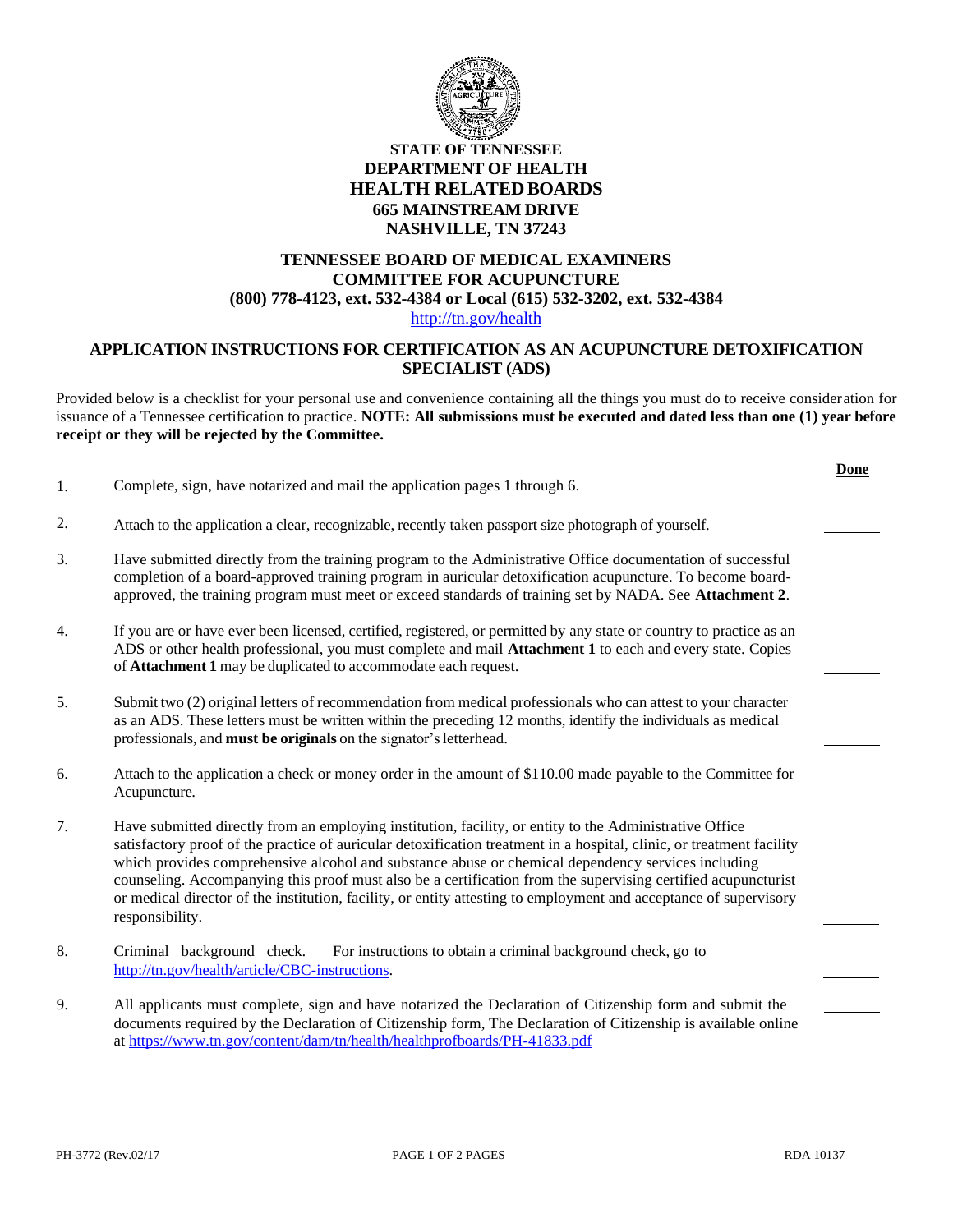# **If an address change occurs at any time, you must notify the Committee's administrative office, in writing, immediately.**

- 1. All application fees are non-refundable.
- 2. All documents and fees required to be submitted by you or which must be requested from the appropriate institutions in this application process, must be mailed directlyto:

Tennessee Board of Medical Examiners' Committee for Acupuncture 665 Mainstream Drive Nashville, TN 37243

- 3. Allow fourteen (14) working days for information mailed to our office to be received and placed in your file. Federal Express or special courier services will not appreciably reduce the processing time. Additionally, if Federal Express or special courier services are used you will be responsible for charges incurred. The Committee asks that you please givethe administrative office every consideration in this matter.
- 4. If necessary documentation has not been received when your application has been received by the Committee's administrative office, an initial deficiency letter will be sent to you. The supporting documentation requested in the letter must be received in the Committee's administrative office sixty (60) days from the date of the initial deficiency letter. Files not completed within sixty (60) days will beclosed.
- 5. Absent any complicating factors, the average application processing time is six weeks. Once the application is completed, your file will be promptly reviewed and an initial certification determination made. You will be promptly notified by letter of the initial determination and if your application is approved you will be able to view certification approval on the Internet at <http://tennessee.gov/health/>
- 6. It is strongly recommended that you do not make arrangements to accept employment as an ADS in Tennessee until you are granted certification by the Committee forAcupuncture.
- 7. You have the option to receive all correspondence from the Department of Health electronically. Should you "opt in," you will no longer receive physical mail from this office. Opting in does not discharge your obligation to provide the Department with a current physical address and email address. You are required by statute and rule to notify the Department of an address change within thirty (30) days of any such change.
- 8. All documents provided to this office in conjunction with your request for a medical license becomes part of the public record and must be released pursuant to a public records request.

Thank you for your cooperation. We will make every effort to process your application as quickly as possible.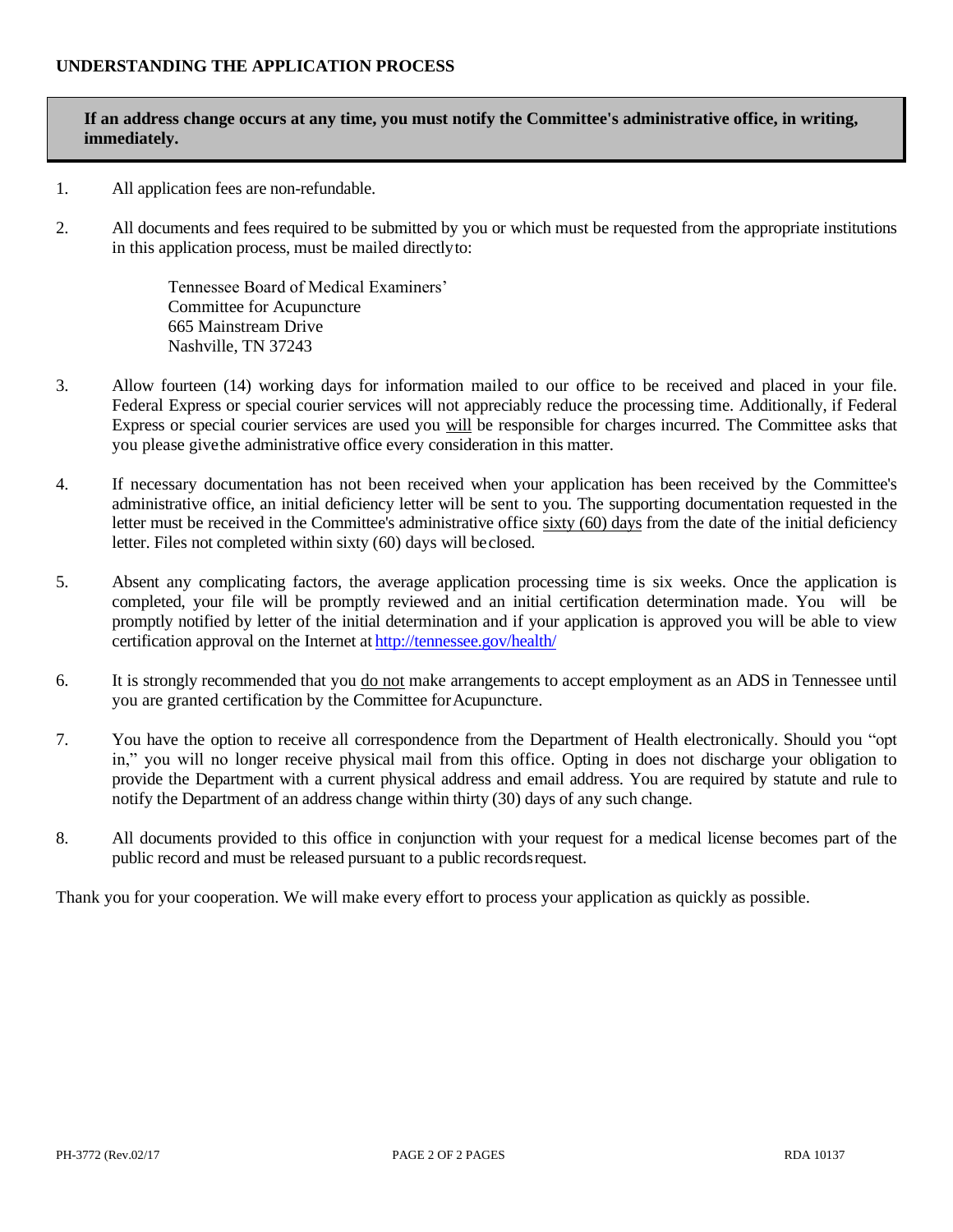

**FOR OFFICIAL USE ONLY**

**2483-001 \$100.00 2483-006 \$ 10.00 \$110.00**

**STATE OF TENNESSEE DEPARTMENT OF HEALTH HEALTH RELATED BOARDS 665 MAINSTREAM DRIVE NASHVILLE, TN 37243**

#### **BOARD OF MEDICAL EXAMINERS TENNESSEE COMMITTEE FOR ACUPUNCTURE (800) 778-4123, ext. 532-4384 or Local (615) 532-3202, ext. 532-4384**

<http://tennessee.gov/health/>

# **APPLICATION FOR**

# **CERTIFIED ACUPUNCTURE DETOXIFICATION SPECIALIST (ADS)**

### **PERSONAL INFORMATION**

| Name as it will appear on license:                                                                                      | (First)                                           | (Middle)                                                                                                                                                                                                                                                                                                                                                                                                                                                      | (Last)            |
|-------------------------------------------------------------------------------------------------------------------------|---------------------------------------------------|---------------------------------------------------------------------------------------------------------------------------------------------------------------------------------------------------------------------------------------------------------------------------------------------------------------------------------------------------------------------------------------------------------------------------------------------------------------|-------------------|
|                                                                                                                         |                                                   | Have you been known by any other name? Y N If yes, list names:                                                                                                                                                                                                                                                                                                                                                                                                |                   |
|                                                                                                                         |                                                   |                                                                                                                                                                                                                                                                                                                                                                                                                                                               |                   |
| U.S. Citizen: Y N                                                                                                       |                                                   | Are you entitled to Live and Workin U.S.? Y N                                                                                                                                                                                                                                                                                                                                                                                                                 |                   |
|                                                                                                                         |                                                   | Are you a member of the U.S. armed forces who has, within the preceding 180 days, retired from the armed forces, received                                                                                                                                                                                                                                                                                                                                     |                   |
| any discharge other than a dishonorable discharge from the armed forces, or been released from active duty to a reserve |                                                   | component of the armed forces? Y N (If yes, please provide proof of status.)<br>Are you the spouse of a member of the armed forces who has been transferred by the military to Tennessee or who has,<br>within the preceding 180 days, retired from the armed forces, received a discharge other than a dishonorable discharge from<br>the armed forces or been released from active duty to a reserve component. (If yes, please provide proof of same.) Y N |                   |
| <b>Present Mailing Address:</b>                                                                                         | <u> 1980 - Johann Barbara, martin amerikan ba</u> |                                                                                                                                                                                                                                                                                                                                                                                                                                                               | Home Phone: ( )   |
|                                                                                                                         |                                                   |                                                                                                                                                                                                                                                                                                                                                                                                                                                               | Work Phone: $($   |
|                                                                                                                         |                                                   |                                                                                                                                                                                                                                                                                                                                                                                                                                                               | Gender: M F Race: |
|                                                                                                                         |                                                   |                                                                                                                                                                                                                                                                                                                                                                                                                                                               |                   |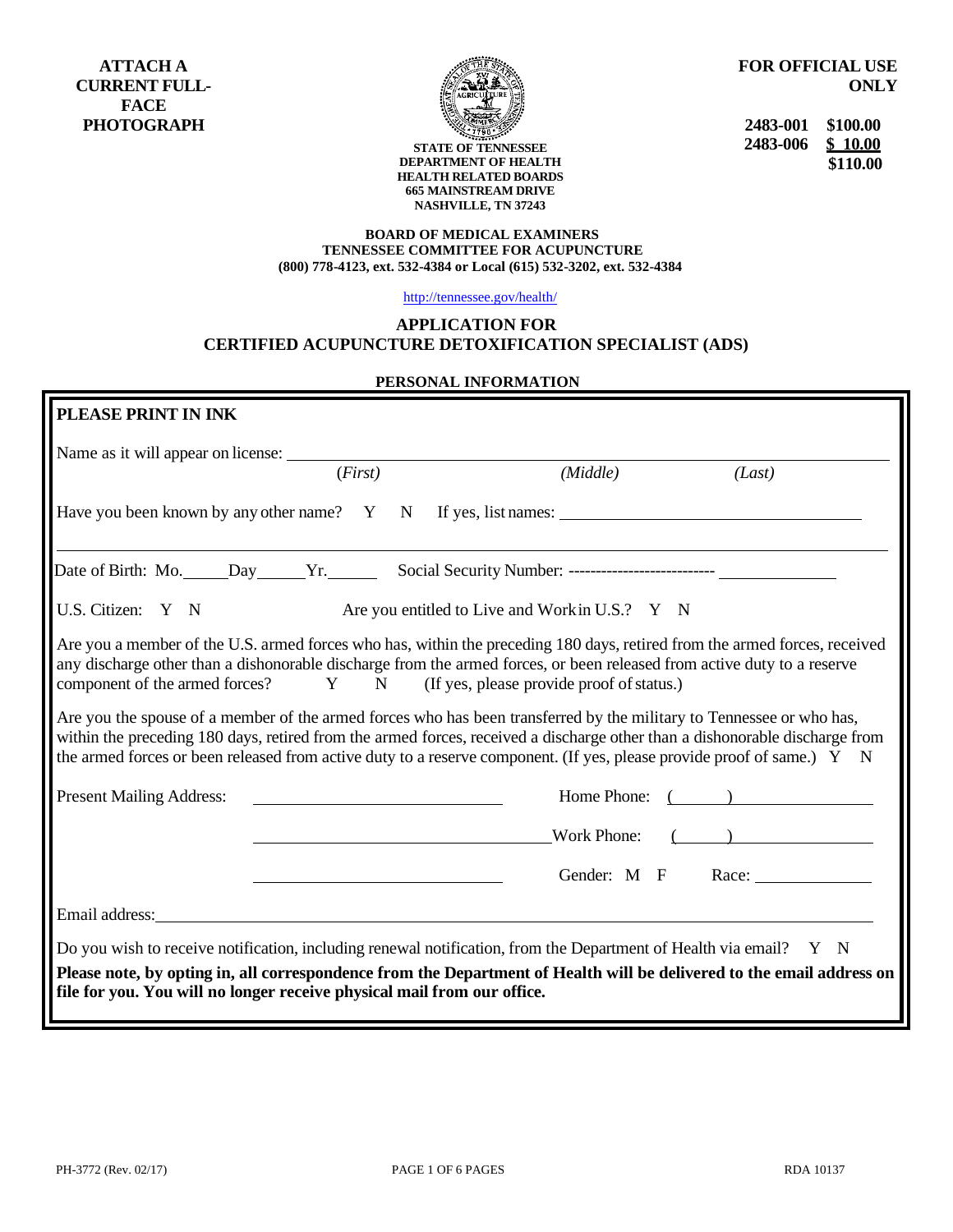## **EDUCATIONAL AND EMPLOYMENT INFORMATION**

Please provide the following information for all educational institutions you have attended beyond high school. Use the back of this page if you need additional space.

| From: | To:          |              |                                  |               |
|-------|--------------|--------------|----------------------------------|---------------|
|       | <b>MM/YY</b> | <b>MM/YY</b> | Educational Institution/Location | Degree Earned |
| From: | To:          |              |                                  |               |
|       | <b>MM/YY</b> | <b>MM/YY</b> | Educational Institution/Location | Degree Earned |
| From: | To:          |              |                                  |               |
|       | <b>MM/YY</b> | <b>MM/YY</b> | Educational Institution/Location | Degree Earned |
| From: | To:          |              |                                  |               |
|       | <b>MM/YY</b> | <b>MM/YY</b> | Educational Institution/Location | Degree Earned |

Please complete your entire employment history starting with the most current position first. Use the back of this page if you need additional space.

| <b>DATES</b>                                   |       | <b>LOCATION</b>                                                                                                                            |         | <b>POSITION AND DUTIES</b> |
|------------------------------------------------|-------|--------------------------------------------------------------------------------------------------------------------------------------------|---------|----------------------------|
| To:<br>From:<br>MM/YY                          | MM/YY | (Name of Location)                                                                                                                         |         |                            |
|                                                |       | (City)                                                                                                                                     | (State) |                            |
| $\overline{\phantom{a}}$ To:<br>From:<br>MM/YY | MM/YY | <u> Alexandria de la contrada de la contrada de la contrada de la contrada de la contrada de la contrada de la c</u><br>(Name of Location) |         |                            |
|                                                |       | (City)                                                                                                                                     | (State) |                            |
| To:<br>From:<br>MM/YY                          | MM/YY | (Name of Location)                                                                                                                         |         |                            |
|                                                |       | (City)                                                                                                                                     | (State) |                            |
| To:<br>From:<br>MM/YY                          | MM/YY | <u> a shekara ta 1999 a shekara t</u><br>(Name of Location)                                                                                |         |                            |
|                                                |       | (City)                                                                                                                                     | (State) |                            |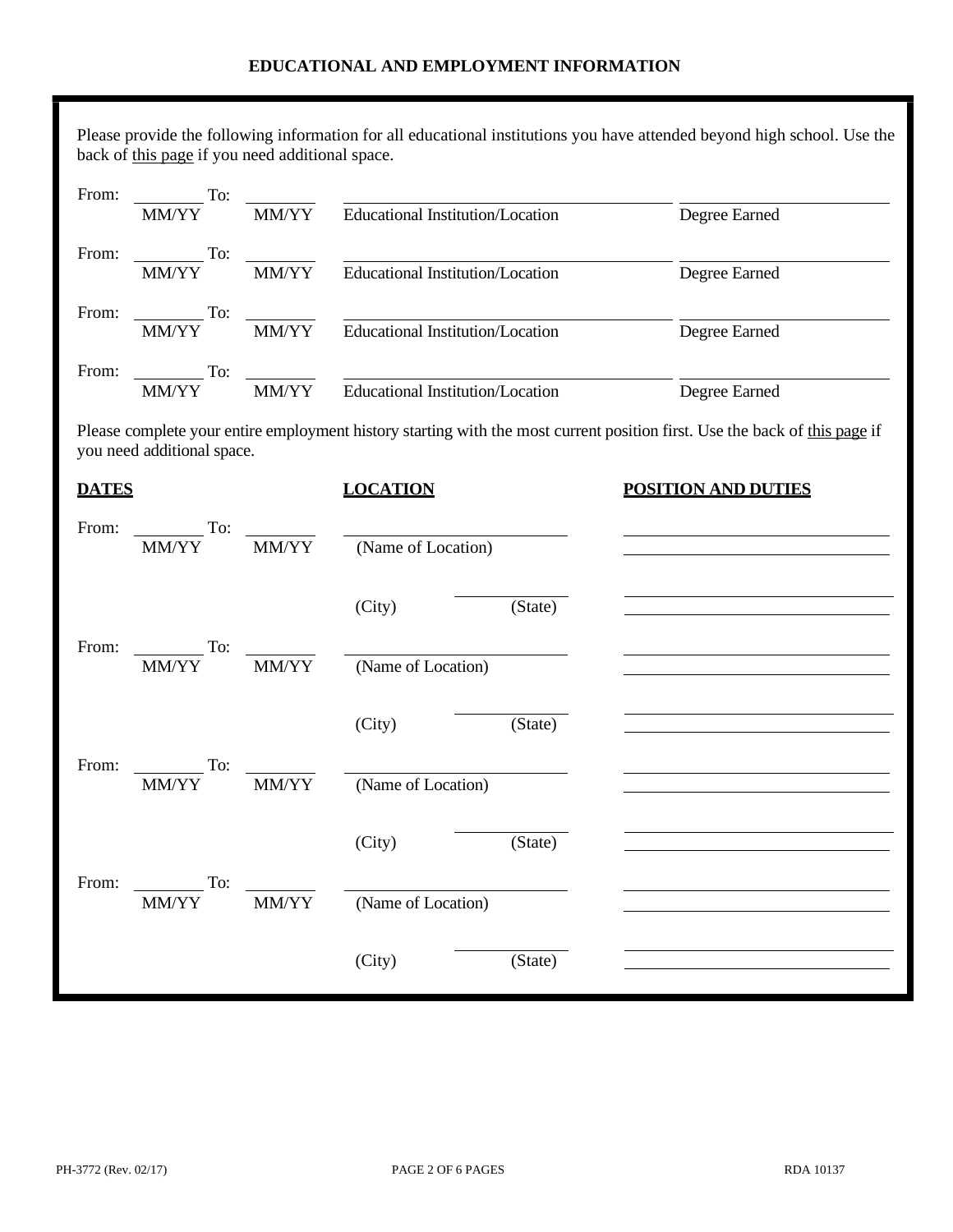## **LICENSURE INFORMATION**

|              |                                                                 | Are you or have you ever been licensed in this profession in another state?                                          |                    | <b>YES</b><br>N <sub>O</sub>                                                                                                 |
|--------------|-----------------------------------------------------------------|----------------------------------------------------------------------------------------------------------------------|--------------------|------------------------------------------------------------------------------------------------------------------------------|
|              |                                                                 |                                                                                                                      |                    |                                                                                                                              |
|              |                                                                 | Are you or have you ever been licensed in any other profession in Tennessee or another state?                        |                    |                                                                                                                              |
|              |                                                                 |                                                                                                                      |                    |                                                                                                                              |
|              | permit. Use the back of this page if you need additional space. | Submit a copy of Attachment 1 to all such states, countries, or provinces regarding such licensure, certification or |                    | List below all states, countries or provinces in which you have ever been or currently are licensed, permitted or certified. |
| <b>STATE</b> | <b>PROFESSION</b>                                               | <b>LICENSE NUMBER</b>                                                                                                | <b>DATE ISSUED</b> | <b>CURRENT STATUS</b>                                                                                                        |
|              |                                                                 |                                                                                                                      |                    |                                                                                                                              |
|              |                                                                 |                                                                                                                      |                    |                                                                                                                              |
|              |                                                                 |                                                                                                                      |                    |                                                                                                                              |
|              |                                                                 |                                                                                                                      |                    |                                                                                                                              |
|              |                                                                 |                                                                                                                      |                    |                                                                                                                              |
|              |                                                                 |                                                                                                                      |                    |                                                                                                                              |
|              |                                                                 |                                                                                                                      |                    |                                                                                                                              |
|              |                                                                 |                                                                                                                      |                    | <b>YES</b><br>N <sub>O</sub>                                                                                                 |
|              |                                                                 | Have you ever previously applied for an ADS certification in Tennessee?                                              |                    |                                                                                                                              |
|              |                                                                 |                                                                                                                      |                    |                                                                                                                              |
|              |                                                                 |                                                                                                                      |                    |                                                                                                                              |
|              |                                                                 |                                                                                                                      |                    |                                                                                                                              |
|              |                                                                 |                                                                                                                      |                    |                                                                                                                              |
|              |                                                                 |                                                                                                                      |                    |                                                                                                                              |
|              |                                                                 |                                                                                                                      |                    |                                                                                                                              |
|              |                                                                 |                                                                                                                      |                    |                                                                                                                              |
|              |                                                                 |                                                                                                                      |                    |                                                                                                                              |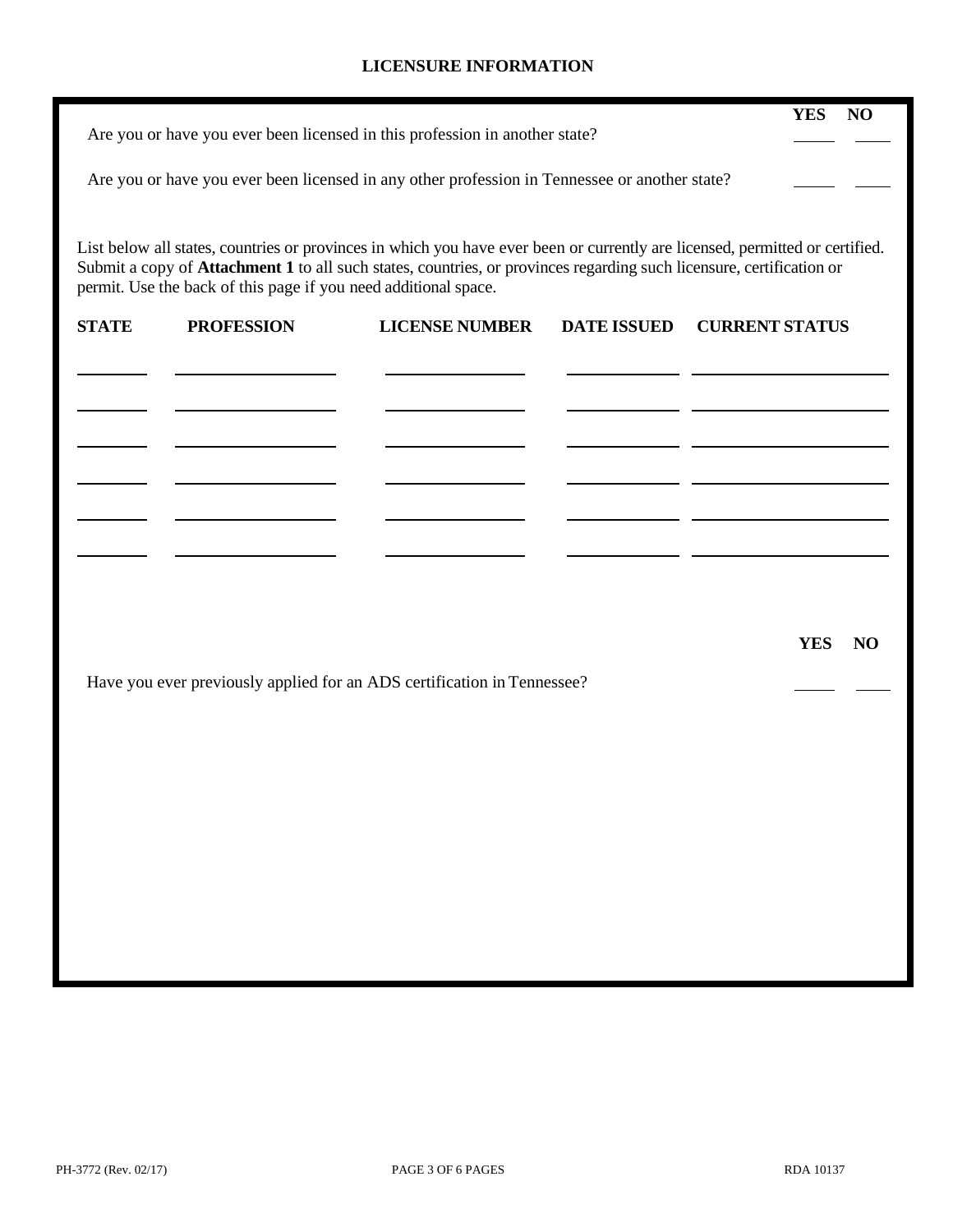## **COMPETENCY INFORMATION**

**PLEASE ANSWER THE FOLLOWING QUESTIONS**. If any answers to the questions in this part are in the **affirmative,** attach an explanation on a separate sheet. *In support of your explanation, the final documents or orders from the issuing states, courts, or agencies must be submitted along with this application***.**

For the purposes of these questions, the following phrases or words have the following meanings:

- 1. "**Ability to practice your profession**" is to be construed to include all of the following:
	- a. The cognitive capacity to make appropriate clinical diagnoses, exercise reasoned medical judgments, to learn, and keep abreast of medical developments;
	- b. The ability to communicate those judgments and medical information to patients and other health care providers, with or without the use of aids or devices, such as voice amplifiers; and
	- c. The physical capability to perform professional tasks and procedures required of your profession, with or without the use of aids or devices, such as corrective lenses or hearing aids.

2. "**Medical Condition**" includes physiological, mental or psychological conditions including, but not limited to: orthopedic, visual, speech and/or hearing impairments, emotional or mental illness, specific learning disabilities, drug addiction, and alcoholism.

3. "**Minor Traffic Offense**" generally means moving and non-moving violations punishable by fines only and does not include offenses such as driving under the influence or while intoxicated or reckless driving.

4. "**Chemical substances**" is to be construed to include alcohol, drugs, or medications, including those taken pursuant to a valid prescription for legitimate medical purposes and in accordance with the prescriber's direction, as well as those used illegally.

5. "**Currently**" does not mean on the day of or even in the weeks or months preceding the completion of this application. Rather it means recently enough so that the use of drugs or alcohol may have an ongoing impact on one's functioning as a licensee or within the past two (2) years.

6. "**Illegal use of illicit or controlled substances**" means the use of substances obtained illegally (e.g., heroin or cocaine) as well as the use of controlled substances that are not obtained pursuant to a valid prescription or not taken in accordance with the directions of a licensed health care practitioner.

## **QUESTIONS**

| <b>YES</b> | NO |
|------------|----|
|            |    |

l.

- 1. Do you currently have any physical or psychological limitations or impairments caused by an existing medical condition which are reduced or ameliorated by ongoing treatment or monitoring, or the field of practice, the setting or the manner in which you have chosen to practice?
- 2. Do you currently use any chemical substances which in any way impair or limit your ability to practice your profession with reasonable skill and safety?

If so, please list:

*[If you receive such ongoing treatment or participate in such a monitoring program, the Committee will make an individual assessment of the nature, the severity and the duration of the risks associated with an ongoing medical condition so as to determine whether an unrestricted license should be issued, whether conditions should be imposed or whether you are not eligible for licensure.]*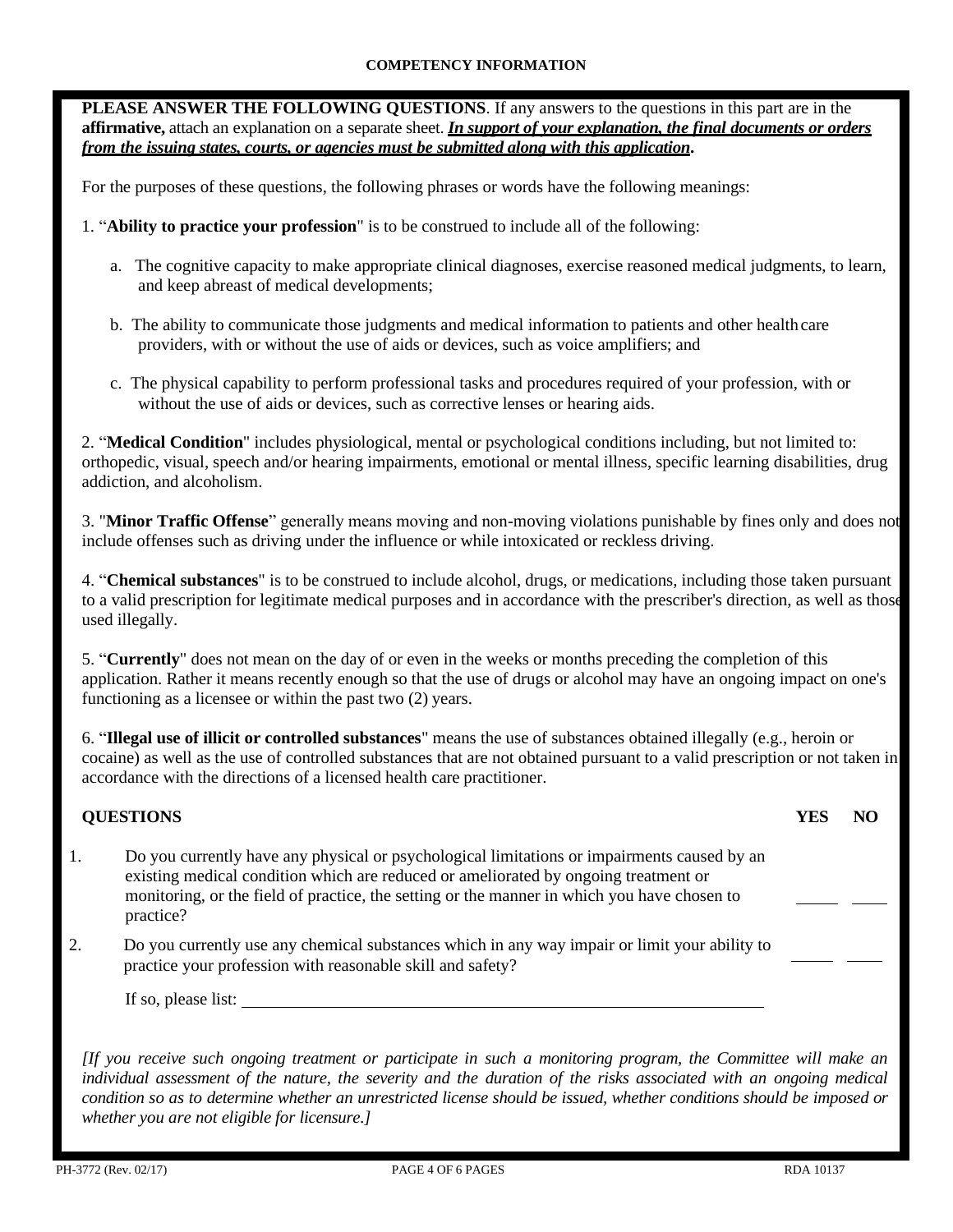# **COMPETENCY INFORMATION continued**

| explanation. | QUESTIONS: Please respond to ALL questions. If you answer "YES" to any question, please attach a written                                                                                                                                                                                                                                                 | YES NO |
|--------------|----------------------------------------------------------------------------------------------------------------------------------------------------------------------------------------------------------------------------------------------------------------------------------------------------------------------------------------------------------|--------|
| 3.           | At any time within the past two years, have you engaged in the illegal use of illicit or controlled<br>substances?                                                                                                                                                                                                                                       |        |
| 4.           | Are you currently participating in a supervised rehabilitation program or professional assistance program<br>that monitors you to assure that you do not consume alcohol and/or do not engage in the illegal use of<br>illicit or controlled substances?                                                                                                 |        |
| 5.           | Have you ever been diagnosed as having or have you ever been treated for pedophilia, exhibitionism,<br>voyeurism or other diagnosis of a predatory nature?                                                                                                                                                                                               |        |
| 6.           | Have you ever held or applied for a license, privilege, registration or certificate to practice as an ADS<br>in any state, country, or province, that has been or was ever denied, reprimanded, suspended, restricted,<br>revoked, otherwise disciplined, curtailed, or voluntarily surrendered under threat of investigation or<br>disciplinary action? |        |
| 7.           | Have you ever had staff privileges at any hospital or health care facility that were ever revoked,<br>suspended, curtailed, restricted, limited, otherwise disciplined, or voluntarily surrendered under threat<br>of restriction or disciplinary action?                                                                                                |        |
| 8.           | Have you ever applied for or held a state or federal controlled substance certificate that was ever<br>denied, revoked, suspended, restricted, voluntarily surrendered or otherwise disciplined or surrendered<br>under threat of restriction or disciplinary action?                                                                                    |        |
| 9.           | Have you ever been convicted (including a nolo contendere plea or guilty plea) of a felony or<br>misdemeanor (other than a minor traffic offense) whether or not sentence was imposed or suspended?                                                                                                                                                      |        |
| 10.          | Have you ever been rejected or censured by a professional association or society?                                                                                                                                                                                                                                                                        |        |
| 11.          | In relation to the performance of your professional services in any profession:                                                                                                                                                                                                                                                                          |        |
|              | Have you ever had a final judgment rendered against you;<br>a.                                                                                                                                                                                                                                                                                           |        |
|              | Have you ever entered into any settlement of any legal action; or<br>b.                                                                                                                                                                                                                                                                                  |        |
|              | Are there any legal actions pending against you or to which you are a party?<br>c.                                                                                                                                                                                                                                                                       |        |
| 12.          | Have you ever held a license, registration, privilege or certificate in any profession that has ever been<br>reprimanded, suspended, restricted, revoked, otherwise disciplined, curtailed, or voluntarily surrendered<br>under threat of investigation or disciplinary action in any jurisdiction?                                                      |        |
| 13.          | My name has been placed on the registry of persons who have abused, neglected or misappropriated the<br>property of vulnerable individuals (Tennessee abuse registry or an abuse registry in another state)                                                                                                                                              |        |
| 14.          | Have you ever failed a licensure or certification examination?                                                                                                                                                                                                                                                                                           |        |
|              | If yes, which exam and how many times have you failed?                                                                                                                                                                                                                                                                                                   |        |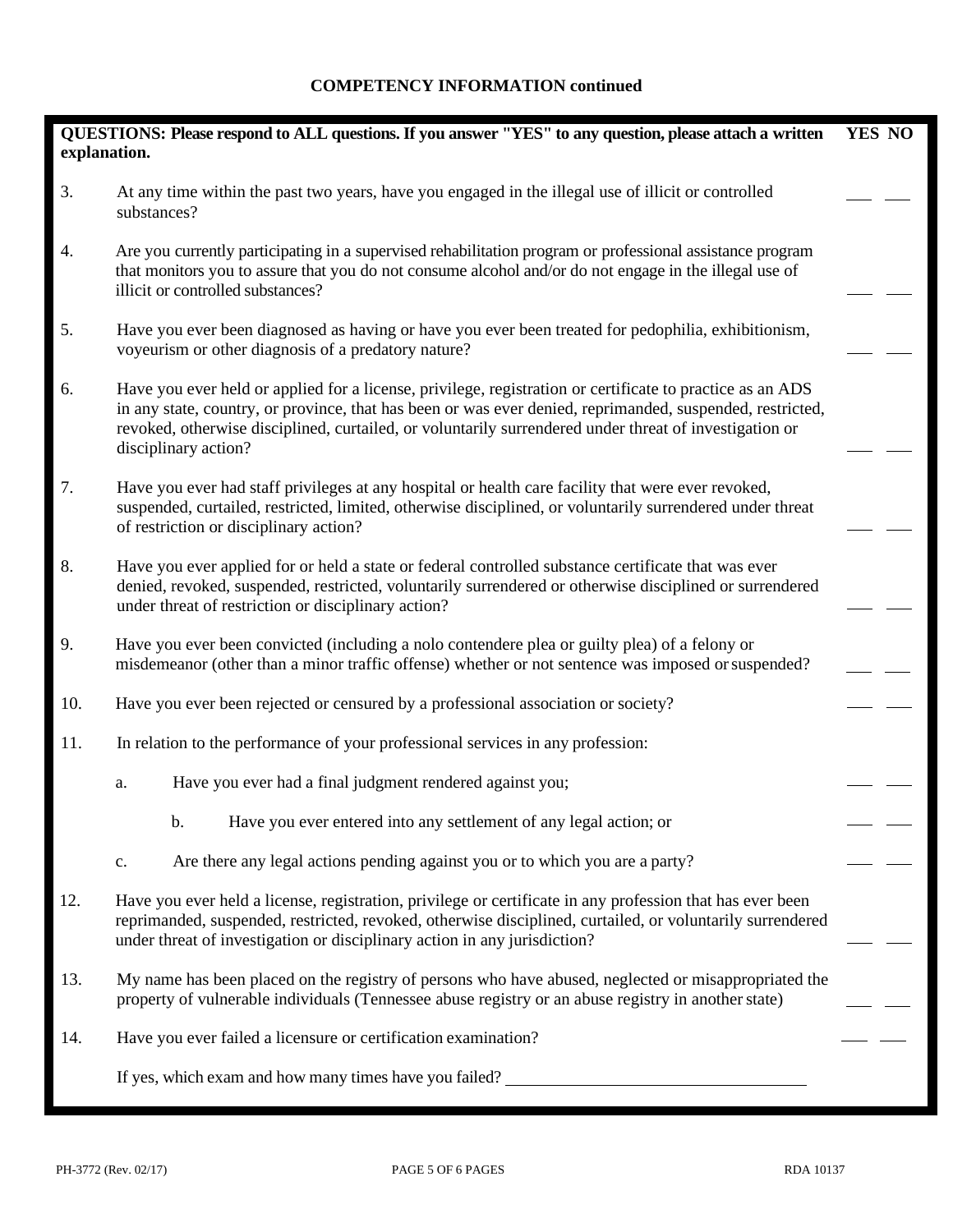# **APPLICANT: FILL OUT THE FOLLOWING AFFIDAVIT IN THE PRESENCE OF A NOTARY PUBLIC**

## **AFFIDAVIT AND RELEASE**

 $I,$  , of , of , and  $I,$  , of , and  $I,$  and  $I,$  and  $I,$  and  $I,$  and  $I,$  and  $I,$  and  $I,$  and  $I,$  and  $I,$  and  $I,$  and  $I,$  and  $I,$  and  $I,$  and  $I,$  and  $I,$  and  $I,$  and  $I,$  and  $I,$  and  $I,$  and  $I,$  and  $I,$ 

*(Applicant's Name) (City)*

*(State)*

being duly sworn and identified as the person referred to in this application and signed photos, attests to the truth of each statement made in said application. I further swear that I have read and understand the law and the rules and regulations and agree to abide by them in the practice of my profession in the State of Tennessee.

## **I HEREBY**:

**SIGNIFY** my willingness to appear to answer such questions as the Committee may find necessary which may include an interview.

**RELEASE** to the Committee and Board, its staff and their representatives, any and all documentation necessary now and in the future to establish my physical and mental capabilities to safely practice my profession.

**AUTHORIZE** the Committee and Board, its staff and their representatives to consult with my prior and current associates and others who may have information bearing on my professional competence, character, health status, ethical qualifications, ability to work cooperatively with others and any other qualifications;

**RELEASE** from liability the Committee and Board, its staff and all their representatives and any and all organizations which provide information for their acts performed and statements made in good faith and without malice concerning my competence, ethics, character and/or other qualifications for licensure.

**ACKNOWLEDGE** that I, as an applicant for licensure, have the burden of producing adequate information for a proper evaluation of my professional, ethical and other qualifications and for resolving any doubts about such qualifications.

**AUTHORIZE** release, use and disclosure of otherwise HIPAA protected health information to the limited extent necessary for my application to receive full consideration up to and including discussion in a public forum should that become necessary.

## **THIS CERTIFIES THAT THE INFORMATION SUBMITTED BY ME IN THIS APPLICATION IS TRUE AND COMPLETE TO THE BEST OF MY KNOWLEDGE AND BELIEF.**

|                       | и производство по предлагателя с производство на применение с производство на применение с применение с примен<br>В село в село в село в село в село в село в село в село в село в село в село в село в село в село в село в сел |
|-----------------------|----------------------------------------------------------------------------------------------------------------------------------------------------------------------------------------------------------------------------------|
| <b>NOTARY PUBLIC</b>  |                                                                                                                                                                                                                                  |
| My Commission expires | <b>Affix Seal Here</b>                                                                                                                                                                                                           |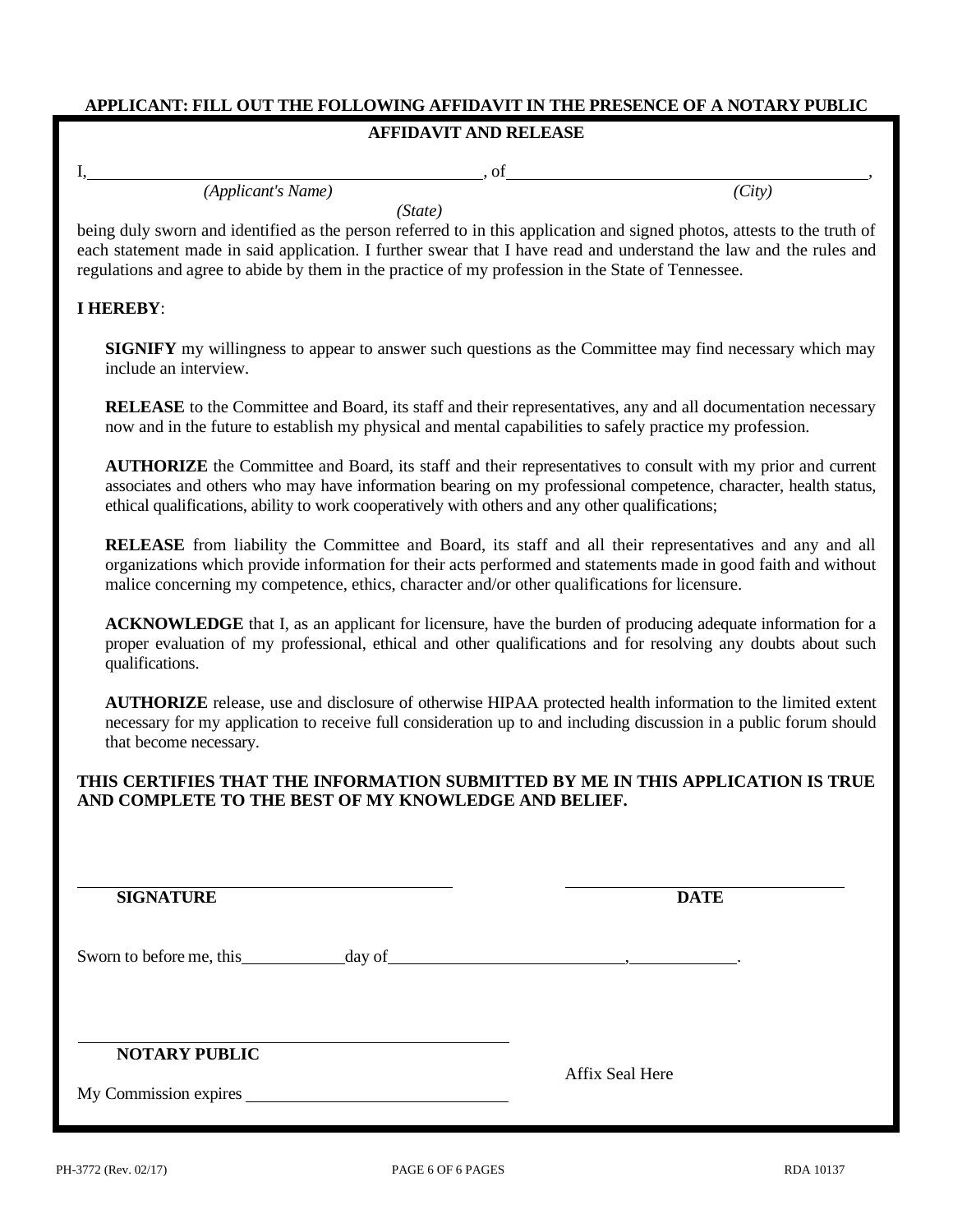

### **STATE OF TENNESSEE DEPARTMENT OF HEALTH HEALTH RELATED BOARDS 665 MAINSTREAM DRIVE NASHVILLE, TN 37243**

### **COMMITTEE FOR ACUPUNCTURE (800) 778-4123, ext. 532-4384 or Local (615) 532-3202, ext. 532-4384 <http://tennessee.gov/health/>**

#### **CLEARANCE FROM OTHER STATE LICENSURE BOARDS**

**APPLICANT:** Please provide the information requested in the top box and then mail one form to the licensure board in EACH state where you **hold or have ever held** a license to practice any profession. (Copies of this form can be used). **NOTE:** Some states require a fee for providing clearance information. To expedite your application, you may wish to contact theapplicable state(s).

#### **To Be Completed By Applicant (Please Print In Ink)**

| I, the undersigned applicant, was granted a <b>(circle one)</b> license or certificate to practice |                                                                          |                                                                   |                                                                                                                                                                                                                                   |                                                                                                                                                                                                                                |
|----------------------------------------------------------------------------------------------------|--------------------------------------------------------------------------|-------------------------------------------------------------------|-----------------------------------------------------------------------------------------------------------------------------------------------------------------------------------------------------------------------------------|--------------------------------------------------------------------------------------------------------------------------------------------------------------------------------------------------------------------------------|
|                                                                                                    |                                                                          |                                                                   |                                                                                                                                                                                                                                   | (Profession)                                                                                                                                                                                                                   |
|                                                                                                    | (Date)                                                                   |                                                                   |                                                                                                                                                                                                                                   |                                                                                                                                                                                                                                |
|                                                                                                    |                                                                          |                                                                   |                                                                                                                                                                                                                                   | The Committee for Acupuncture of Tennessee requests that I submit evidence of the current status of that license or certificate in your state.                                                                                 |
|                                                                                                    |                                                                          |                                                                   |                                                                                                                                                                                                                                   | You are hereby authorized to release any information in your files, favorable or otherwise, directly to the Tennessee Committee for Acupuncture.                                                                               |
| Date _                                                                                             |                                                                          |                                                                   | Applicant's Signature                                                                                                                                                                                                             |                                                                                                                                                                                                                                |
|                                                                                                    |                                                                          |                                                                   |                                                                                                                                                                                                                                   | Applicant's typed or printed name                                                                                                                                                                                              |
|                                                                                                    |                                                                          |                                                                   |                                                                                                                                                                                                                                   |                                                                                                                                                                                                                                |
|                                                                                                    |                                                                          | To Be Completed By Administrative Office of State Licensure Board |                                                                                                                                                                                                                                   |                                                                                                                                                                                                                                |
| Name In Full As it Appears On License/Certificate or Permit:                                       |                                                                          |                                                                   |                                                                                                                                                                                                                                   |                                                                                                                                                                                                                                |
|                                                                                                    | (First)                                                                  | (M.I.)                                                            |                                                                                                                                                                                                                                   | (Last)                                                                                                                                                                                                                         |
| Date Issued:                                                                                       |                                                                          |                                                                   |                                                                                                                                                                                                                                   |                                                                                                                                                                                                                                |
| <b>Basis of Issuance:</b>                                                                          |                                                                          |                                                                   |                                                                                                                                                                                                                                   | Endorsement/Reciprocity with the contract of the contract of the contract of the contract of the contract of the contract of the contract of the contract of the contract of the contract of the contract of the contract of t |
| (Check One)                                                                                        |                                                                          | Virtue Examination                                                |                                                                                                                                                                                                                                   | (State)                                                                                                                                                                                                                        |
| Is the license currently active and registered?                                                    |                                                                          | $Yes$ <sub>_______</sub>                                          | $No$ <sub>____</sub>                                                                                                                                                                                                              |                                                                                                                                                                                                                                |
| Is there any derogatory information on file?                                                       |                                                                          | Yes                                                               | No new years of the New York of the New York of the New York of the New York of the New York of the New York o<br>New York of the New York of the New York of the New York of the New York of the New York of the New York of the | If yes, please attach supporting<br>documentation.                                                                                                                                                                             |
|                                                                                                    |                                                                          |                                                                   |                                                                                                                                                                                                                                   |                                                                                                                                                                                                                                |
| <b>Authorized Signature</b>                                                                        |                                                                          | Title                                                             |                                                                                                                                                                                                                                   | Date                                                                                                                                                                                                                           |
| Please mail directly to:                                                                           | Committee for Acupuncture<br>665 Mainstream Drive<br>Nashville, TN 37243 |                                                                   |                                                                                                                                                                                                                                   |                                                                                                                                                                                                                                |